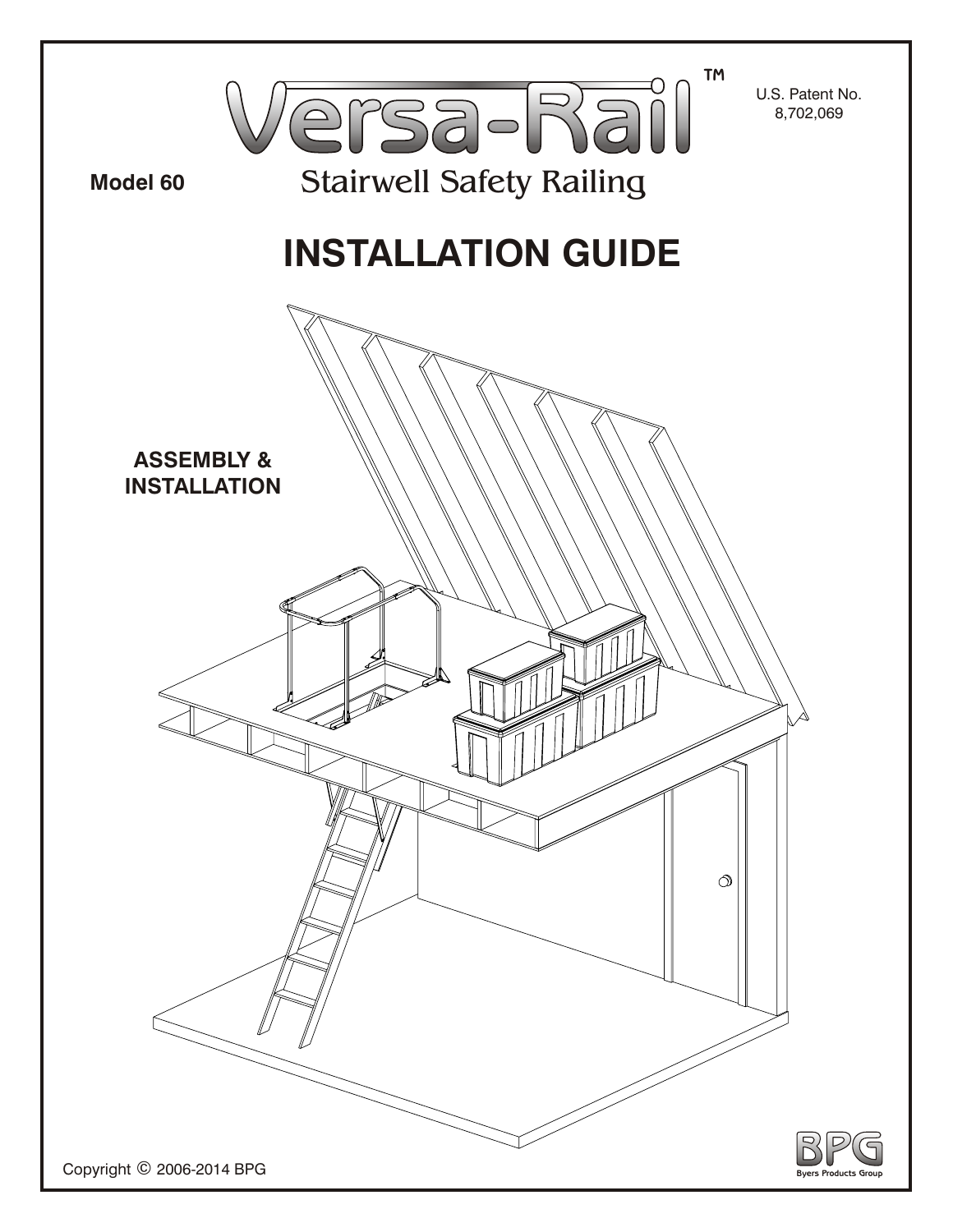## Shipping Carton Contents:

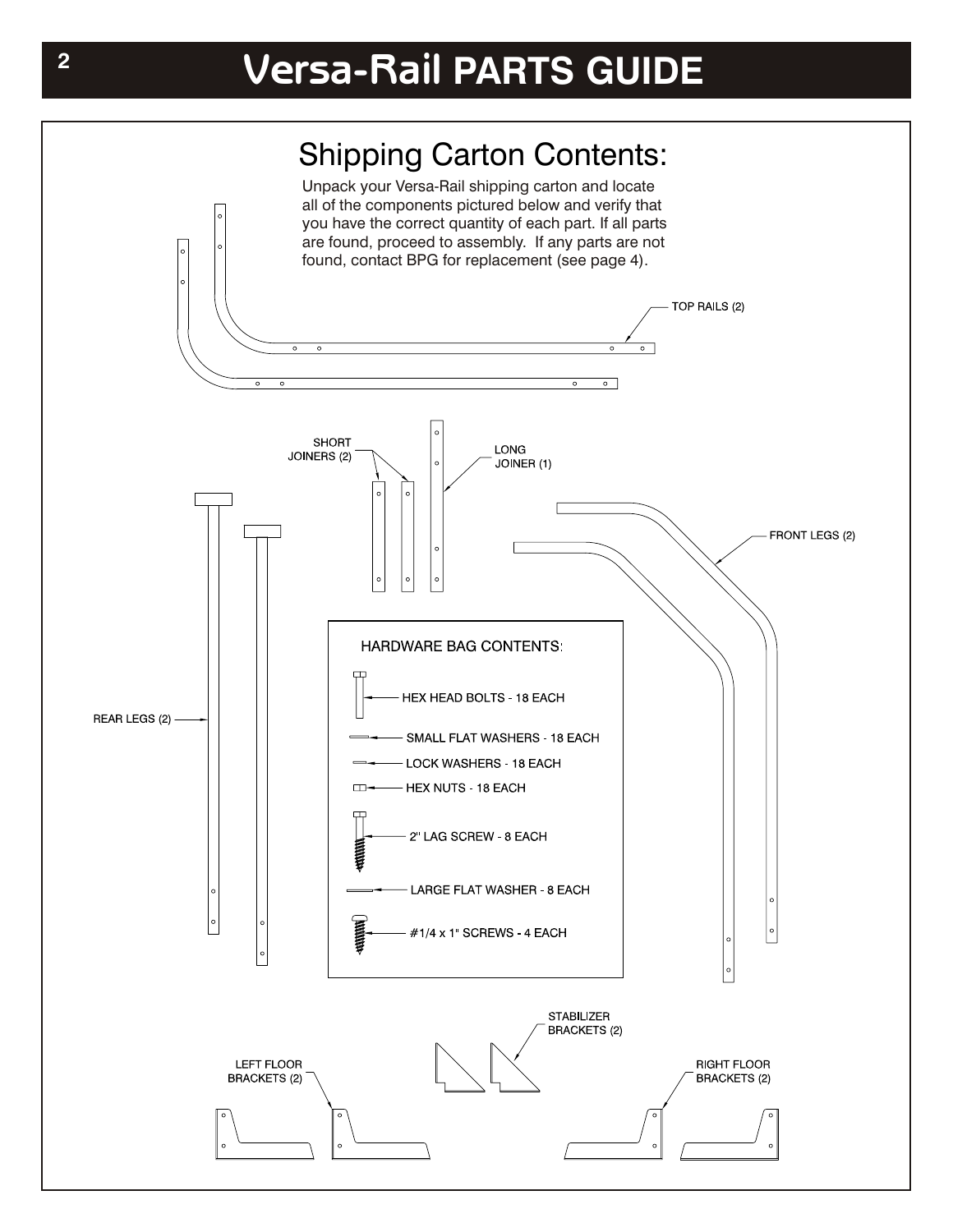## **<sup>3</sup> Versa-Rail ASSEMBLY GUIDE**

**ASSEMBLY & INSTALLATION:** It is recommended that you assemble the Versa-Rail in the attic. You will need wrenches to tighten bolts, a pencil to mark hole locations, and a drill with a 5/32" drill bit for making pilot holes for the lag screws.

1. Assemble the top rails into the long joiner. Adjust the hole positions to best fit your ladder opening width (Fig. 1). Install bolts, washers and nuts as shown, but do not tighten.

2. Assemble the rear legs onto the top rails (Fig. 2). Install bolts, washers and nuts as shown, but do not tighten.



3. Connect the front legs to the top rails with the short joiners. Adjust the hole positions to best fit your ladder opening length (Fig. 3). Install bolts, washers and nuts as shown, but do not tighten.

4. Install the floor brackets onto the inside of the rear legs (Fig. 4). Install the stabilizer brackets onto the outside of the front legs and the floor brackets onto the inside using the same bolts. Orient the brackets exactly as shown in Fig. 4. Install bolts, washers and nuts as shown, but don't tighten.